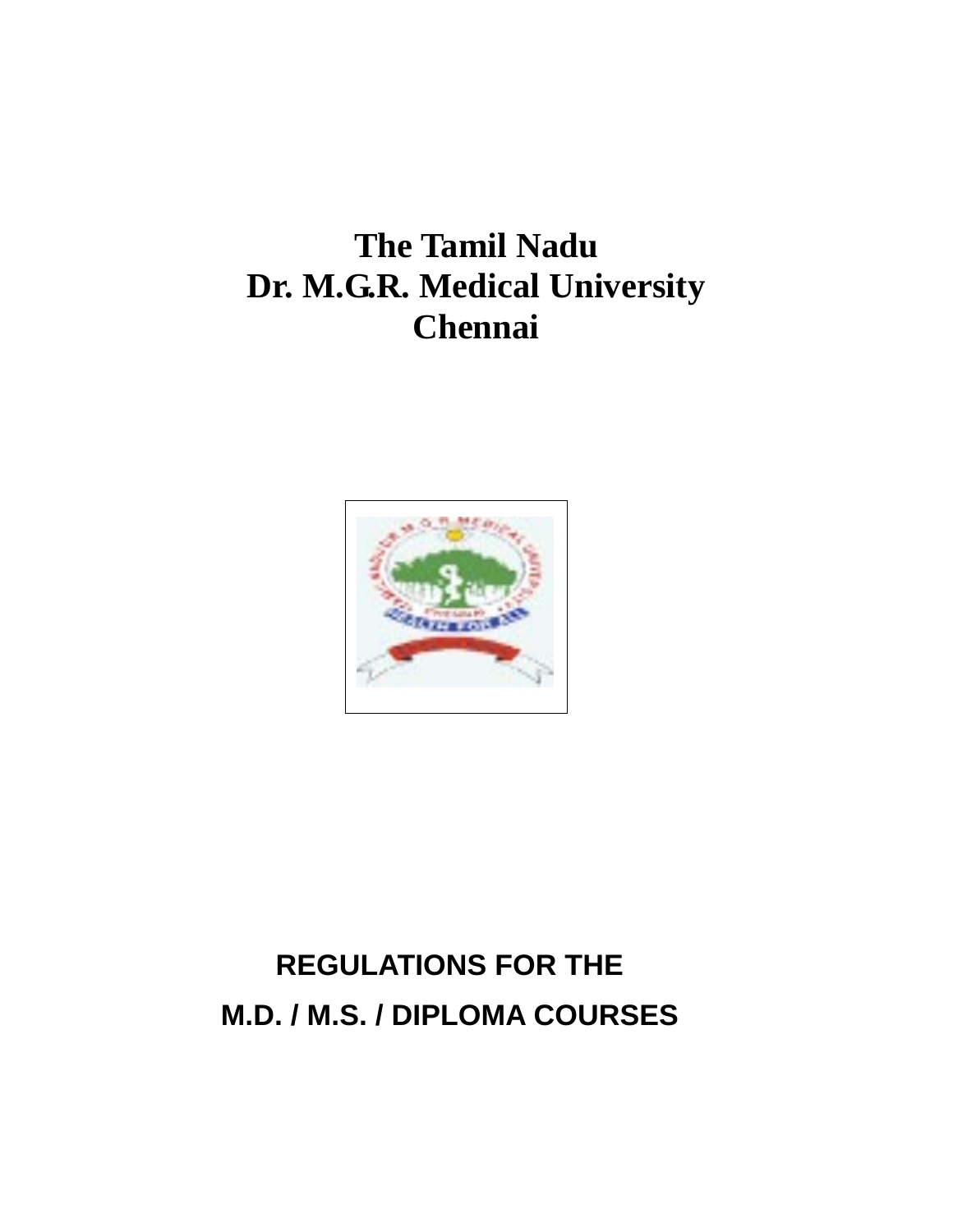## **The Tamil Nadu Dr. M.G.R. Medical University, Chennai**

### **Regulations of the University**

 In exercise of the powers conferred by Section 44 of the Tamil Nadu Dr. M.G.R. Medical University, Chennai Act, 1987 (Tamil Nadu Act 37 of 1987). The Standing Academic Board of the Tamil Nadu Dr. M.G.R. Medical University, Chennai hereby makes the following regulations :-

#### **SHORT TITLE AND COMMENCEMENT :-**

1. These regulations shall be called 'THE REGULATIONS FOR THE M.D. / M.S. POST GRADUATE DEGREE AND DIPLOMA COURSES OF THE TAMIL NADU DR.M.G.R. MEDICAL UNIVERSITY, CHENNAI.

2. They shall come into force from the academic year 2017-18.

 The regulations framed are subject to modification, made by the standing Academic Board from time to time.

#### **1. REGISTRATION**

A candidate admitted into M.D. / M.S. / Diploma Post-Graduate Courses in any of the affiliated institutions of the Tamil Nadu Dr. M.G.R. Medical University, Chennai, shall register with the University by remitting the prescribed fees along with the application form for registration duly filled in and forwarded to the Controller of Examinations of this University through the Head of the affiliated Institution whithin the stipulated date.

#### **2. ELIGIBILITY**

1) Every student, selected for admission to a Post Graduate medical course in any of the medical institutions on acquiring MBBS Degree or an equivalent qualification thereto shall have obtained permanent registration with the Medical Council of India, or any of the State Medical Council(s).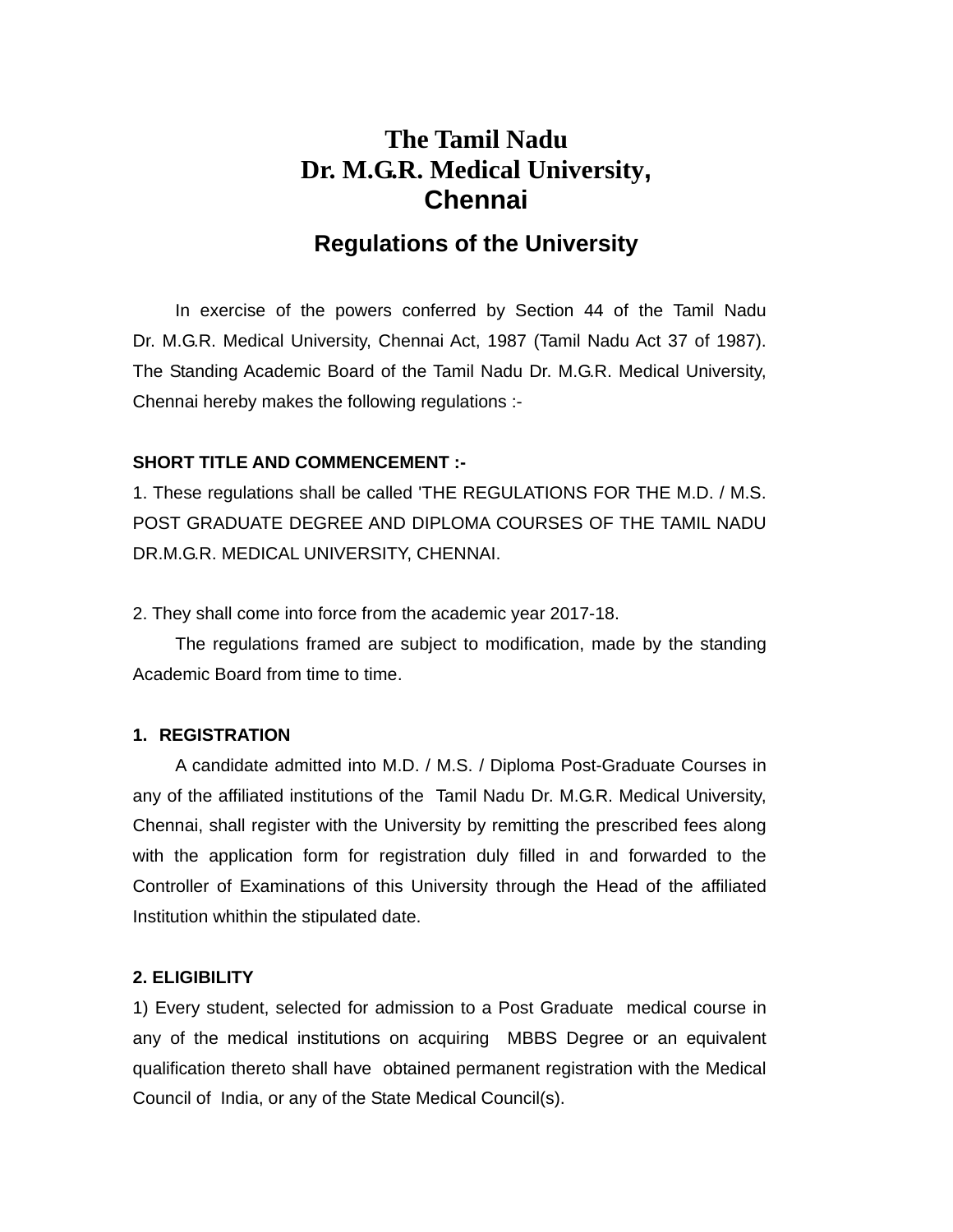2) For a candidate is eligible for admission to any Post Graduate Degree / Diploma courses in a particular academic year it shall be necessary to quality NEET and obtain minimum Eligibility marks as prescribed by the Medical Council of India, New Delhi.

3) The admitting authorities of the Institutions will strictly ensure that every candidate admitted to the M.D. / M.S. / Diploma Post-Graduate Courses has obtained permanent registration certificate from any one of the State Medical Councils.

#### **3. DURATION OF THE COURSE**

#### **(1) Doctor of Medicine (M.D.) / Master of Surgery (M.S.)**

 The period of training for obtaining these degrees shall be three completed years including the period of examination.

 Provided that in the case of students having a recognised two year postgraduate diploma course in the same subject, the period of training, including the period of examination, shall be two year.

#### **(2) Diplomas**

 The period of training for obtaining a postgraduate Diploma shall be two completed years including the examination period.

#### **4. COMMENCEMENT OF THE COURSE**

 The academic year for M.D. / M.S. / Diploma Post-Graduate Courses shall commence from May 1<sup>st</sup> of the academic year.

#### **5. CUT-OFF DATE**

MAY 31<sup>st</sup> of the academic year

#### **6. CURRICULUM AND SYLLABUS**

The curriculum and the syllabi for the course shall be as specified in these regulations.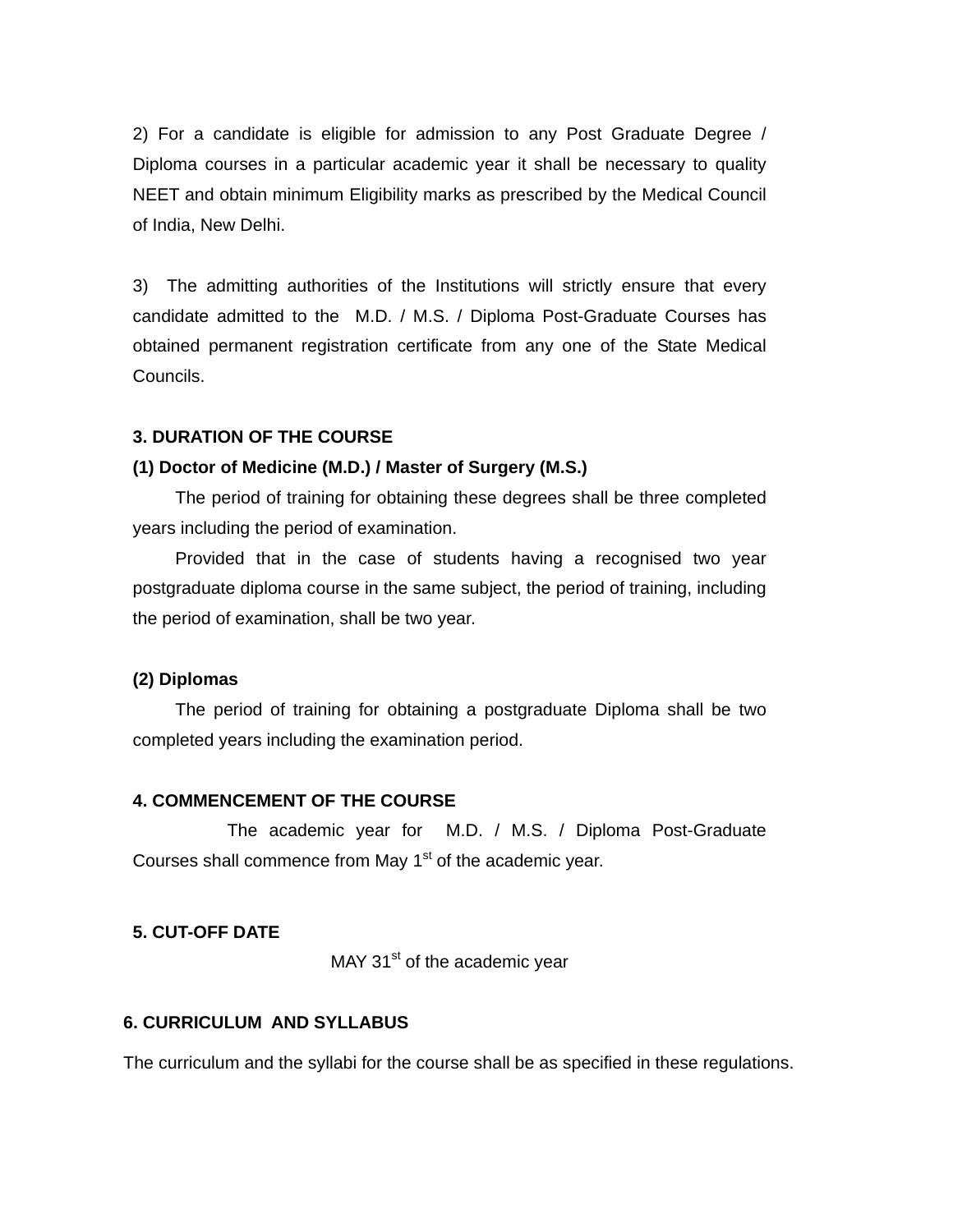#### **7. COMMENCEMENT OF EXAMINATION**

There shall be two University examinations in an academic year.

May  $15^{\text{th}}$  / October  $15^{\text{th}}$ 

 If the date of commencement of the examination falls on Saturdays , Sundays or declared Public Holidays the examination shall begin on the next working day.

#### **8. ATTENDANCE REQUIREMENTS FOR ADMISSION TO EXAMINATION**

 All the candidates joining the Post Graduate training programme shall work as 'Full Time Residents' during the period of training and shall attend not less than 80% (Eighty percent) of the imparted training during each academic year including assignments, assessed full time responsibilities and participation in all facets of the educational process.

#### **9. EXAMINATION :**

 The examinations shall be organised on the basis of 'Grading' or 'Marking system' to evaluate and to certify candidate's level of knowledge, skill and competence at the end of the training. Obtaining a minimum of 50% marks in 'Theory' as well as 'Practical' separately shall be mandatory for passing examination as a whole. The examination for M.D./ M.S. shall be held at the end of  $3<sup>rd</sup>$  academic year and for Diploma at the end of  $2<sup>nd</sup>$  academic year. An academic term shall mean six month's training period.

 A candidate who is undergoing Postgraduate Degree/Diploma should pass theory and practical examinations separately in terms of the governing provisions pertaining to the scheme of examination in the Postgraduate Regulation and recommended that an examinee should obtain minimum 40% marks in each theory paper and not less than 50% marks cumulatively in all the four papers for Degree examination and three papers in Diploma examination to be cleared as "passed" at the said Degree/Diploma examination as the case may be.

 A candidate shall secure not less than 50% marks in each head of passing shall include (1) Theory (2) Practical including Clinical and Viva Voce examinations.

No grace marks should be awarded to Postgraduate Degree/Diploma courses.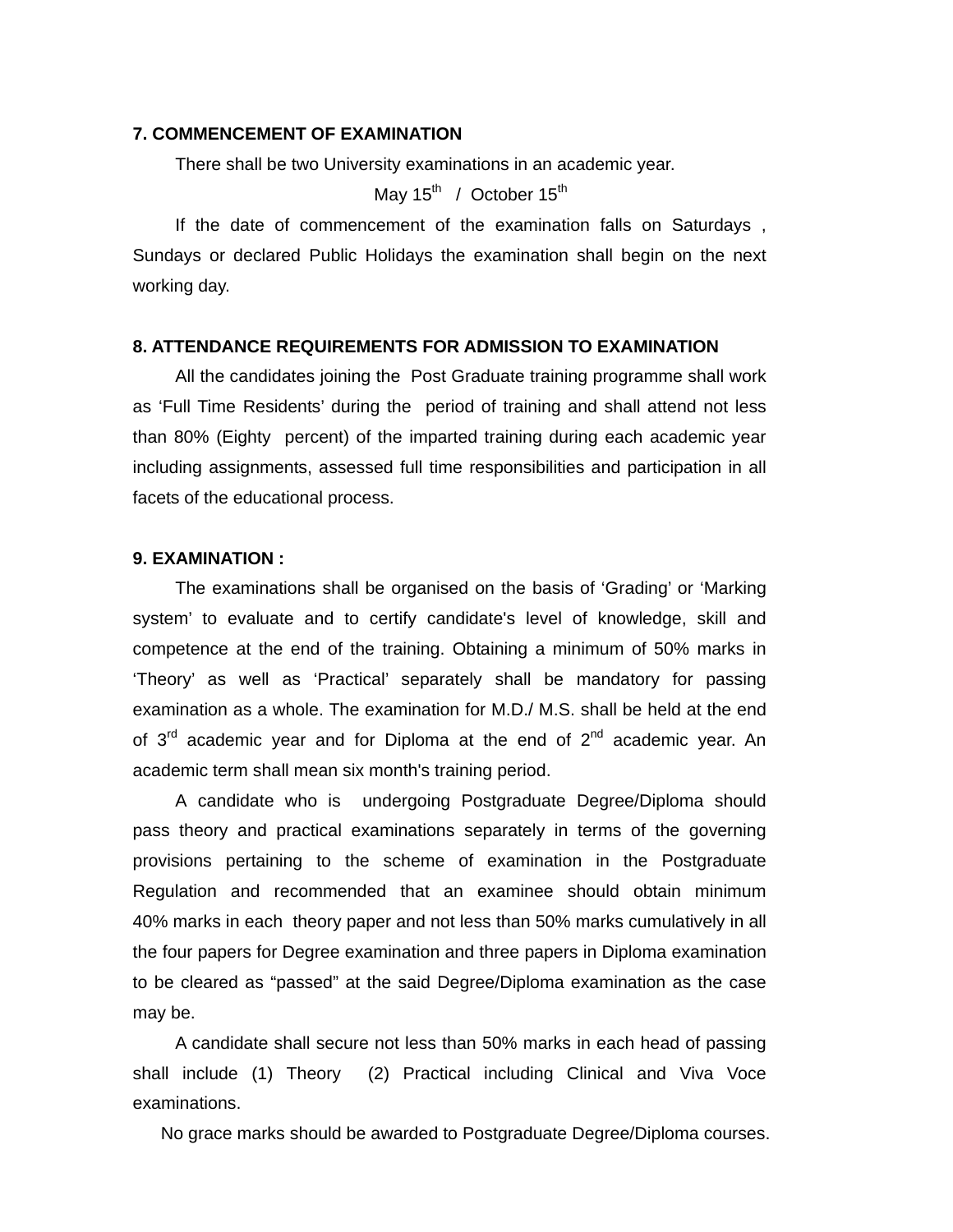#### **10. TRAINING IN OUTSIDE CENTRES**

 The Head of the Post-graduate Departments should make necessary arrangements for their Post-graduate candidates to undergo training in various skills in other centres within and outside the State if facilities are not available in their own institution or hospitals.

#### **11. MIGRATION / TRANSFER**

 Under no circumstance, Migration / Transfer of student undergoing any Post Graduate Degree / Diploma courses shall be permitted.

#### **12. RE-ADMISSION AFTER BREAK OF STUDY**

 As per the procedure laid down in a common Regulation for all the Post Graduate Degree / Diploma courses of this University.

### **BRANCHES OF STUDY**

#### *M.D. & M.S. - DEGREE / DIPLOMA COURSE*

|            | <b>M.D. – COURSES</b>                         |
|------------|-----------------------------------------------|
| SI.<br>No. | <b>Specialities</b>                           |
| 1.         | M.D. Anesthesiology                           |
| 2.         | M.D. Anatomy                                  |
| 3.         | M.D. Biochemistry                             |
| 4.         | M.D. Community Medicine                       |
| 5.         | M.D. Dermatology, Venerology and Leprosy      |
| 6.         | M.D. Forensic Medicine                        |
| 7.         | M.D. General Medicine                         |
| 8.         | M.D. Geriatrics                               |
| 9.         | M.D. Immuno Haematology and Blood Transfusion |
| 10.        | M.D. Microbiology                             |
| 11.        | M.D. Nuclear Medicine                         |
| 12.        | M.D. Emergency Medicine                       |
| 13.        | M.D. Pathology                                |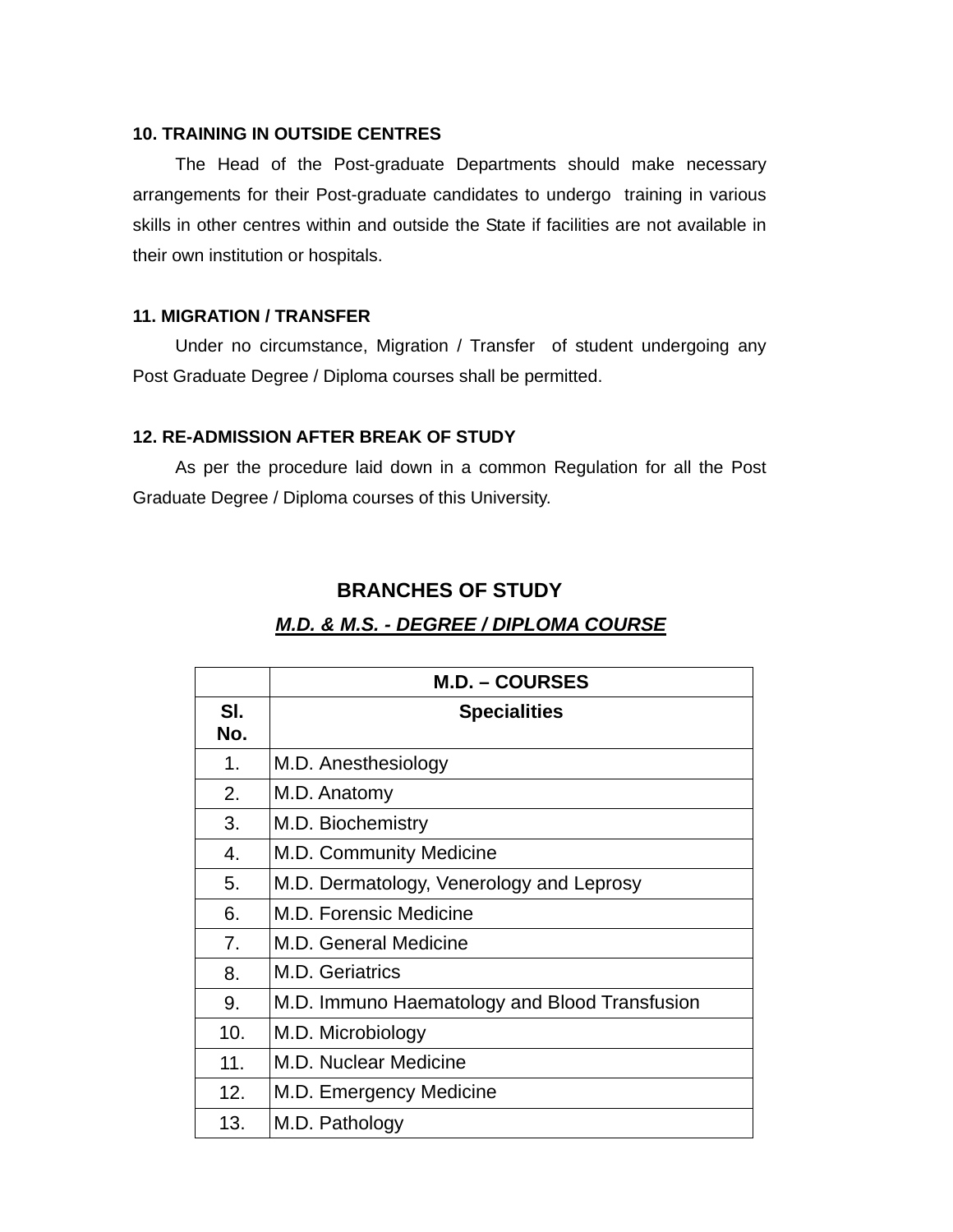| 14. | M.D. Paediatrics                        |
|-----|-----------------------------------------|
| 15. | M.D. Pharmacology                       |
| 16. | M.D. Physical Medicine & Rehabilitation |
| 17. | M.D. Physiology                         |
| 18. | M.D. Psychiatry                         |
| 19. | M.D. Radio-diagnosis                    |
| 20. | M.D. Radio-therapy                      |
| 21. | M.D. Respiratory Medicine               |
| 22. | M.D. Tropical Medicine                  |
| 23. | M.D. Family Medicine                    |

|            | <b>M.S. COURSES</b>        |
|------------|----------------------------|
| SI.<br>No. | <b>Specialities</b>        |
| 24.        | MS Otorhinolaryngology     |
| 25.        | <b>MS General Surgery</b>  |
| 26.        | MS Ophthalmology           |
| 27.        | <b>MS Orthopedics</b>      |
| 28.        | MS Obstetrics & Gynecology |

|            | <b>P.G. DIPLOMA COURSES</b>                           |
|------------|-------------------------------------------------------|
| SI.<br>No. | <b>Specialities</b>                                   |
| 29.        | Diploma in Anesthesiology (D.A.)                      |
| 30.        | Diploma in Clinical Pathology (D.C.P.)                |
| 31.        | Diploma in Dermatology, Venerology and Leprosy (DDVL) |
| 32.        | Diploma in Obstetrics & Gynecology (D.G.O.)           |
| 33.        | Diploma in Ophthalmology (D.O.)                       |
| 34.        | Diploma in Orthopedics (D.Ortho.)                     |
| 35.        | Diploma in Oto-Rhino Laryngology (D.L.O.)             |